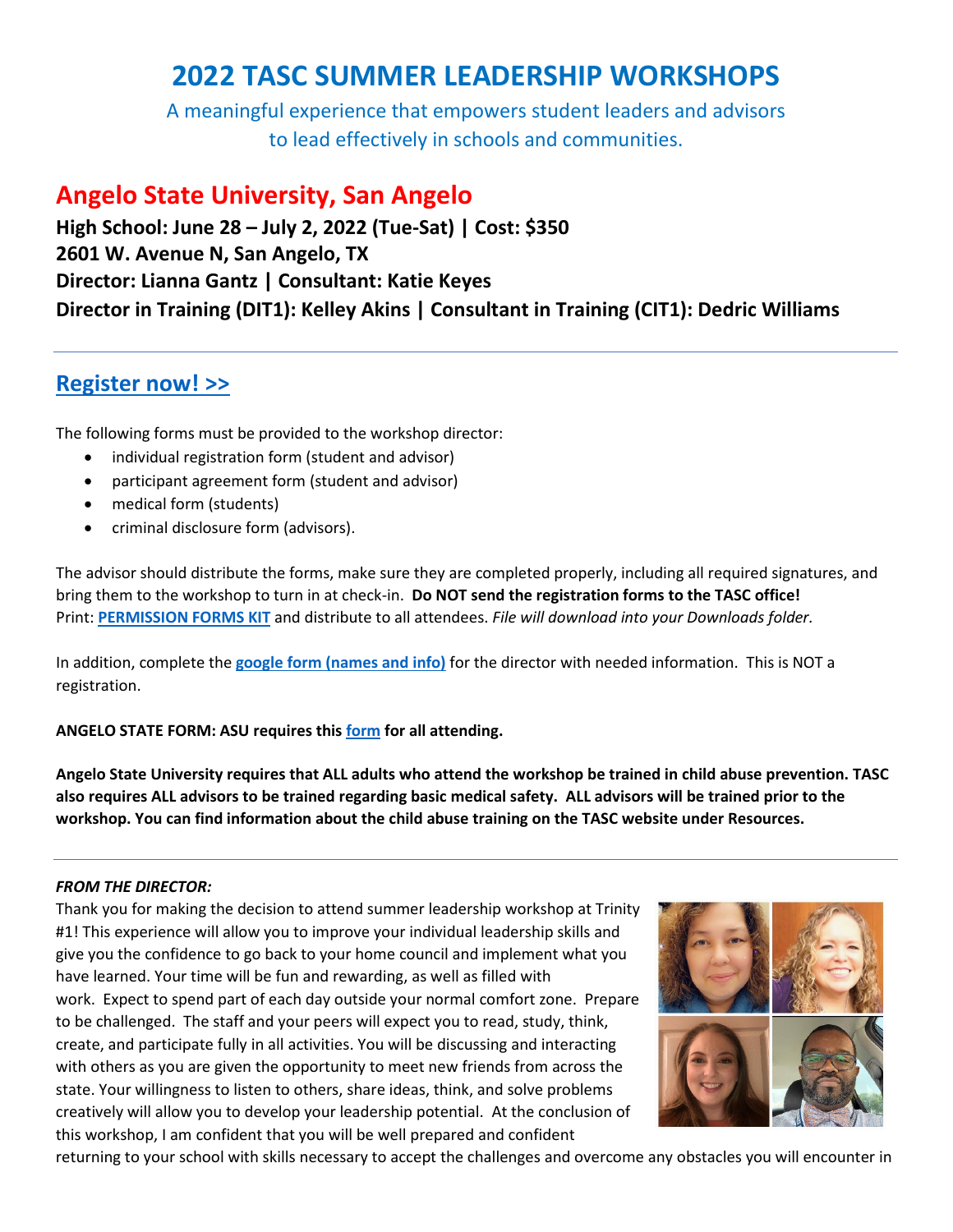the coming year, but also excited to return to your school and make it a better place for learning and growing. To help prepare you for this busy week of activities, the following information is provided to make your week more pleasant, restful, enjoyable, and profitable. If you have a question that is not answered, feel free to contact me. I am excited to be teamed with Leadership Consultant Katie Keyes, Consultant in Training Kenna Cavnar, and Director in Training Kelley Akins.

**DIRECTOR**: Lianna Gantz | email[: lianna.gantz@kellerisd.net](mailto:lianna.gantz@kellerisd.net) | cell: 817.320.1630

## **GENERAL INFORMATION**

## **PAYMENT**

Registration on the TASC website is your guarantee that all registered will attend the workshop and indicates your understanding that the council will be billed for all registered unless registration is cancelled via email with [lori@tassp.org](mailto:lori@tassp.org) at least one month prior to the first day of the workshop. Cancellations and refunds will be permitted until that date and must be made in writing via email to [lori@tassp.org.](mailto:lori@tassp.org) **No refunds or credits will be given for cancellations after the deadline (one month prior to the first day of workshop.) Refunds will not be provided for workshop no-shows, regardless of the situation.** Delegate substitutions may be made up to 10 days before the first day of the workshop. Any substitutes must be the same gender as the person they are replacing. Substitutions must be made with the workshop director.

## **TASC DRESS CODE**

The Texas Association of Student Councils (TASC) requires students and adults participating in a TASC event dress appropriately for that activity. Unless otherwise stated, event dress is casual, and projects a positive image at all times. Our dress code is set at a higher standard than school dress codes because we represent our association. Those attending TASC events must adhere to the following regulations:

- All garments should meet the following standards:
	- o Be opaque (not see through);
	- $\circ$  Have sleeves (Garments with no sleeves may have a cover up added up to bring the garment into dress code.);
	- o Have a front and back;
	- o Fit at or cover the waistline;
	- o Not show cleavage or chest;
	- o Be no shorter than mid-thigh;
	- o Have no rips or holes above mid-thigh through which skin shows; and
	- o Not display or refer directly or indirectly to alcohol or alcoholic products, drugs or drug paraphernalia, tobacco or tobacco products, profanity, race, politics, violence, offensive language, gender, or sexuality;
	- o Shorts
		- Are NOT permitted at TASC events held during the school year, but
		- Are permitted at summer programs and must be no shorter than mid-thigh.
	- $\circ$  Head coverings, except for medical or religious purposes, are not to be worn when inside a building.

Workshop staff will address issues of inappropriate dress on an individual basis. If the workshop director determines that dress is in violation of common decency, then the student/advisor will be expected to comply with the request to correct the issue or be in violation of TASC policy. Bring a pair of tennis shoes, because some activities will require them.

## **ONSITE CHECK-IN**

When you arrive at the University, you will go to Plaza Verde Residence Hall between 11:00am and 1:00pm to check-in. When you arrive, you will be given your name badge, room assignment, and an expanded schedule/workshop notebook. Name badges and wristbands must be worn at all times.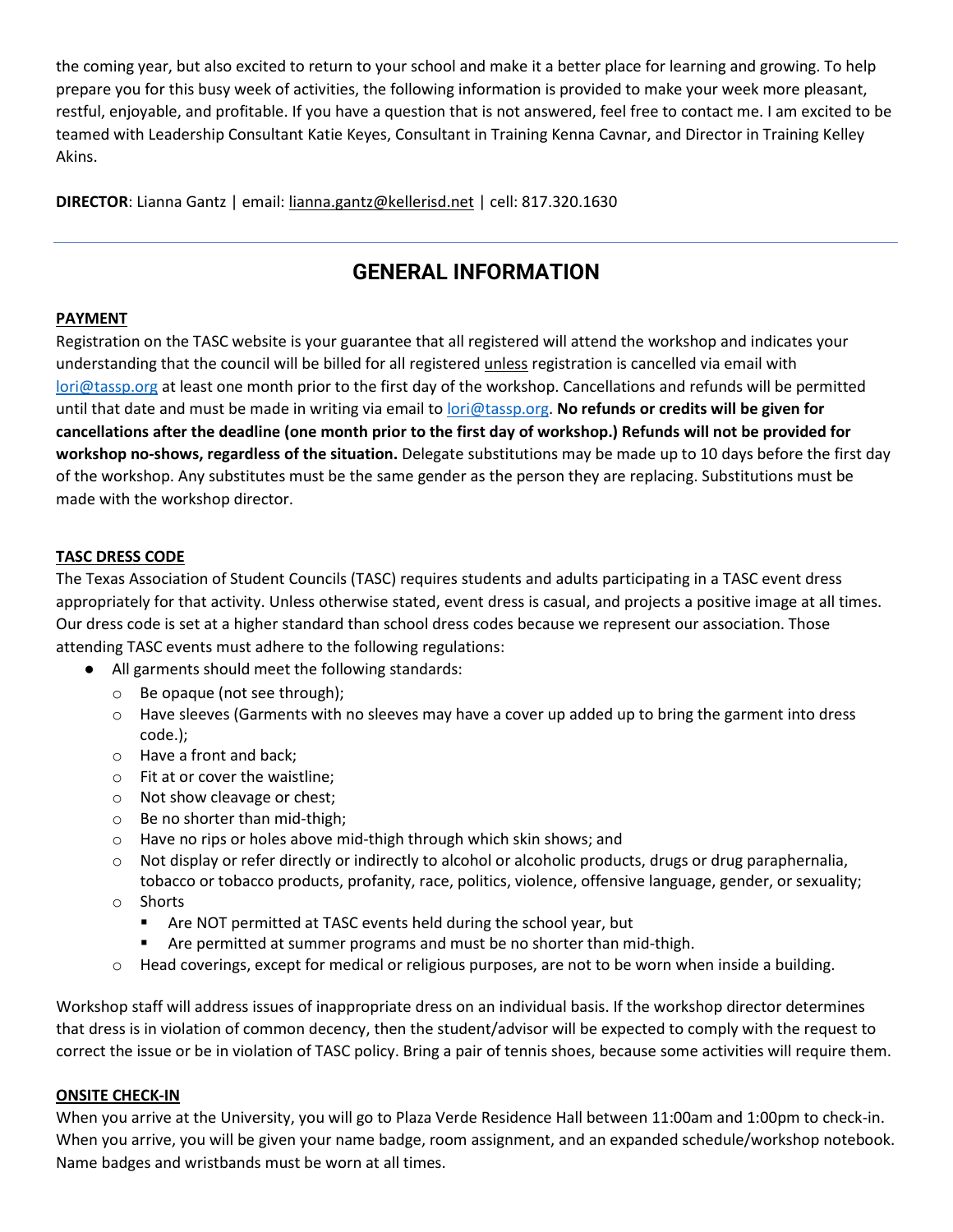## **DIRECTIONS / CAMPUS MAP**

This [website](https://www.angelo.edu/map/) will provide you with an online campus map of the university.

## **HOUSING**

Students and adults are traditionally roomed with someone from a different school, because part of the workshop experience is getting to know others. However, due to Covid concerns this year, students from the same hometown council will be roomed within the same room and share an adjoining suite with students from another hometown council. Depending on the number of students you register, there is a possibility of being roomed with a student from another school.

During the workshop, you will be expected to keep your room in order. A charge of \$58 will be made for lost room keys. Valuables (cameras, jewelry, etc.) should not be left in your room or in general session areas. Neither the University nor TASC can be responsible for loss of any article. Damage to campus property must be reported at once – you will be charged for damage to the University property.

### **WHAT TO BRING**

Delegates should bring twin sheets, towels, washcloths, blanket, pillow, and personal toiletries. On the last night there will be an achievement program. Students may dress nicer than other workshop activities, but it's not required. Students are encouraged to bring items for Magic Note bags. (This can be note paper for positive notes, candy, trinkets, etc. to attach to notes if desired.)

#### **MAGIC BAGS**

Everyone will decorate a small bag that will be placed in the general meeting area for the purpose of exchanging notes among participants. For this you may wish to bring note pads, stationary, markers, small candy etc.

#### **OTHER**

Sessions may include the production of various multimedia presentations, so students and advisors are encouraged to bring computers, flash drives, and other similar items. TASC is not responsible for lost or damaged items.

#### **TALENT SHOW**

A talent show will be incorporated into the program on the last night of the workshop. You will be able to audition for talent, so bring any instruments, music, costumes, etc. to showcase your talent. TALENT SHOW AUDITIONS WILL BE AT 11:15PM ON THURSDAY.

#### **CELL PHONES AND ELECTRONIC DEVICES**

Neither TASC nor the University will be responsible for the loss of these items. Students and advisors who carry cell phones should not make nor accept calls during workshop activities. Students may want to bring a laptop, but TASC will not be responsible for any damage or loss.

#### **ILLNESS**

Illnesses should be reported to the Director immediately through your hometown advisor or one of the deans. Medical release forms provided with this pre-registration packet are important to our efforts to provide you with medical assistance in the unlikely event of an emergency (make sure you have an extra copy for yourself). Please complete the release form and return it to your advisor with your registration form. University Police number is (325) 942-2071 (24 hours) for emergencies.

#### **CURFEW AND LIGHTS OUT**

Everyone is expected to be in their assigned room at curfew. Dorm entrance doors will lock at curfew.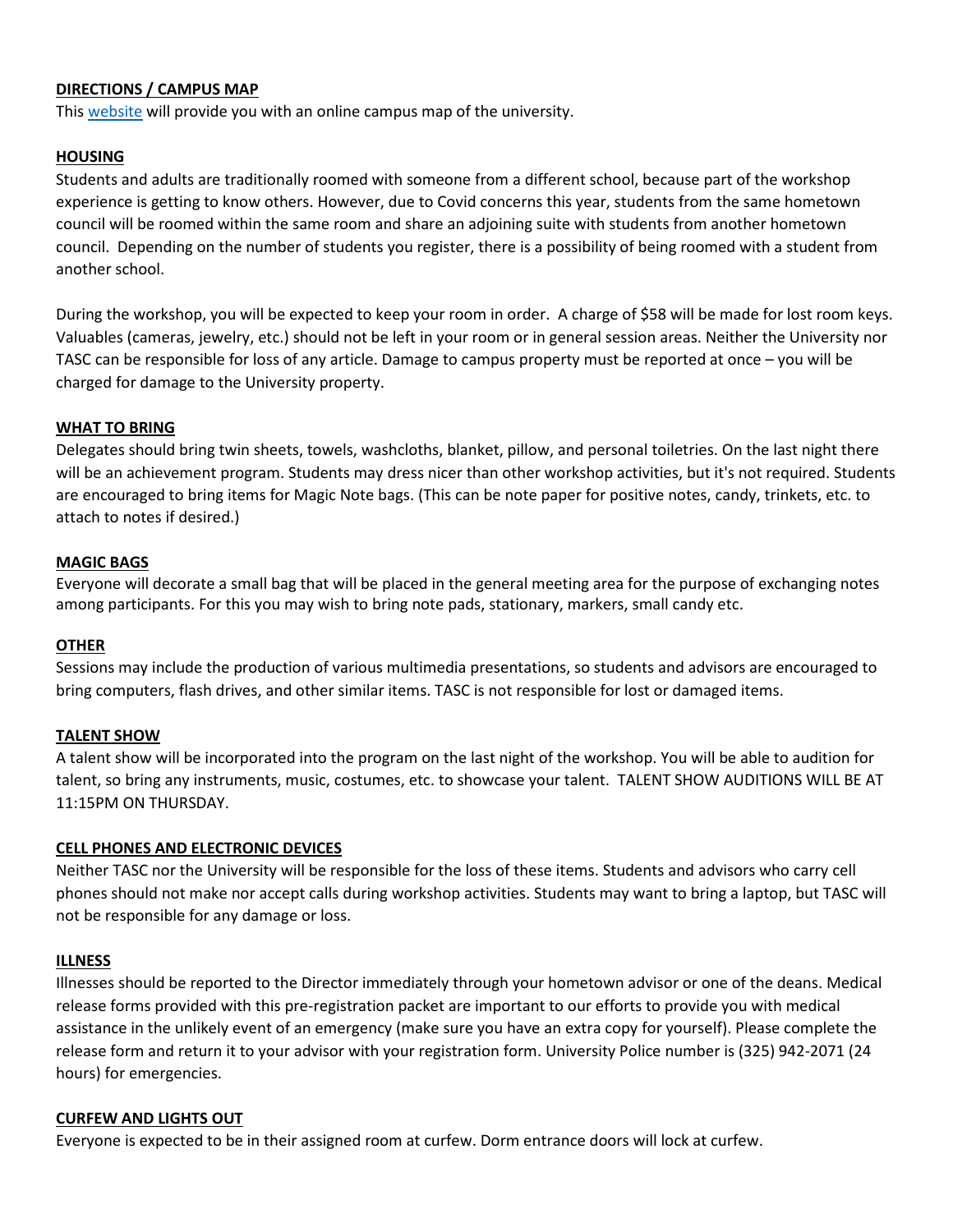### **CONTROLLED SUBSTANCE POLICY**

The use or possession of alcohol, tobacco or other illegal drugs is strictly prohibited. Any student found in the possession or under the influence of these substances will be sent home from the workshop without delay at the expense of the student, his/her parents, or the student's school. School official/law enforcement will be contacted.

**IMPORTANT**: A student sent home from a TASC event because of disruption of the workshop, a violation of TASC policies, or a concern for the safety of that student and/or others will not be allowed to attend another TASC state event for a calendar year.

#### **SCHEDULE FOR DAY ONE**

| $11:00 - 1:00$ pm        | Registration (lunch on your own)                 |
|--------------------------|--------------------------------------------------|
| $12:30 - 3:00 \text{pm}$ | Staff Meeting (Small group facilitators and JCs) |
| 3:30 <sub>pm</sub>       | <b>General Session</b>                           |
| 4:00pm                   | <b>Family Meeting</b>                            |
| 5:45pm                   | Dinner                                           |
| 7:00pm                   | <b>Family Meeting</b>                            |
| 8:30pm                   | <b>General Session/Olympics</b>                  |
| 10:15pm                  | Dorm Meetings                                    |
| 11:00pm                  | Curfew                                           |
|                          | Staff & JC Meeting                               |

There will be a mid-workshop break on Thursday at 3:00pm. **Participants should return by 10:30 pm.**

Achievement Night: There will be a banquet on the last night of the workshop that will require nice clothing. Young men should wear shirt, tie, and slacks. Young ladies should wear nice slacks or dresses. No strapless dresses are to be worn without a jacket or cardigan. Tennis shoes or flip flops are NOT acceptable for this occasion. Please be sure both you and the students review the TASC Dress Code.

Final Day: The last general session will finish around 11:00am on the last day.

## **PARKING**

Parking is available in the dorm parking area and in the parking area west of the student center. **Please print your parking pass and bring it with you**. Students may NOT drive during the week without permission from the Director.

## **ADVISOR SESSIONS**

Advisor sessions will be held at different times during the workshop. Please refer to the agenda given at registration for times of the sessions. Additional sessions may be added in the afternoons based on interest. These sessions will be led by an experienced advisor who will be able to give information on project ideas, state report forms, and many other topics dealing with the mechanics of student council. All advisors are encouraged to attend, as they will be beneficial whether you are new or experienced.

## **SPECIAL EVENTS, OLYMPICS, DANCE, DRESS UPS, TALENT SHOW ETC…**

All delegates are requested to bring a pair of tennis shoes for any athletic-type event (Olympics, etc.). Achievement Night will be in the auditorium the last night of the workshop. There will also be talent incorporated into Achievement Night, so you might want to bring a special outfit, musical instrument, etc.